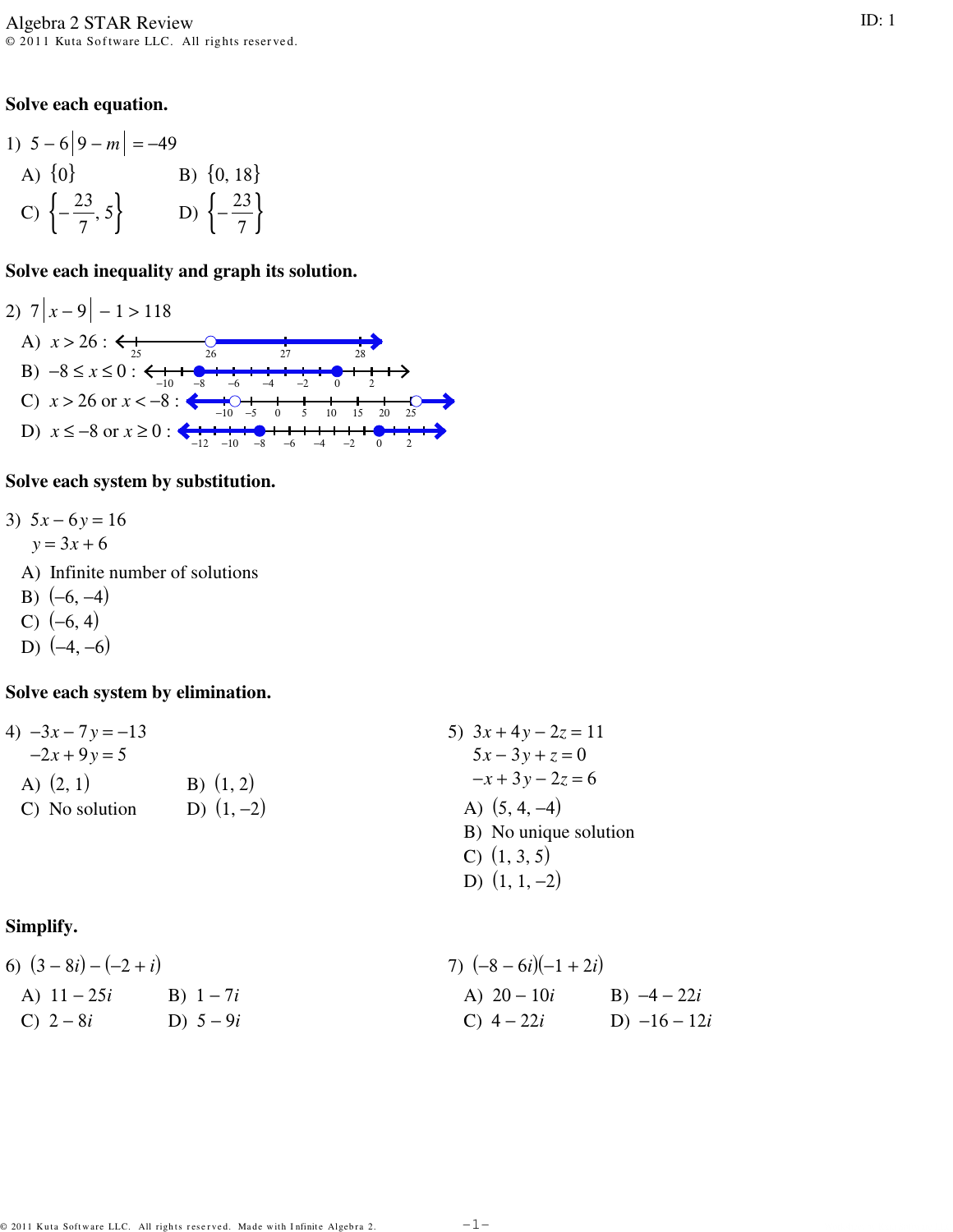Sketch the graph of each function.



# Factor each completely.

10)  $10a^2b - 36ab^2 - 16b^3$ 

A) 
$$
2b(5a+2b)(a-4b)
$$

- B)  $2b(5a+8b)(a-b)$ <br>
C)  $b(a+2b)(5a-4b)$
- 

$$
D) \quad 2b(5a-2b)(a+4b)
$$



11) 
$$
45u^4 - 5v^4
$$
  
\nA)  $5(9u^2 + v^2)^2$   
\nB)  $5(7u^2 + 6v^2)(7u^2 - 6v^2)$   
\nC)  $5(3u^2 + v^2)(3u^2 - v^2)$   
\nD)  $5(3u^2 - v^2)^2$ 

 $-2-$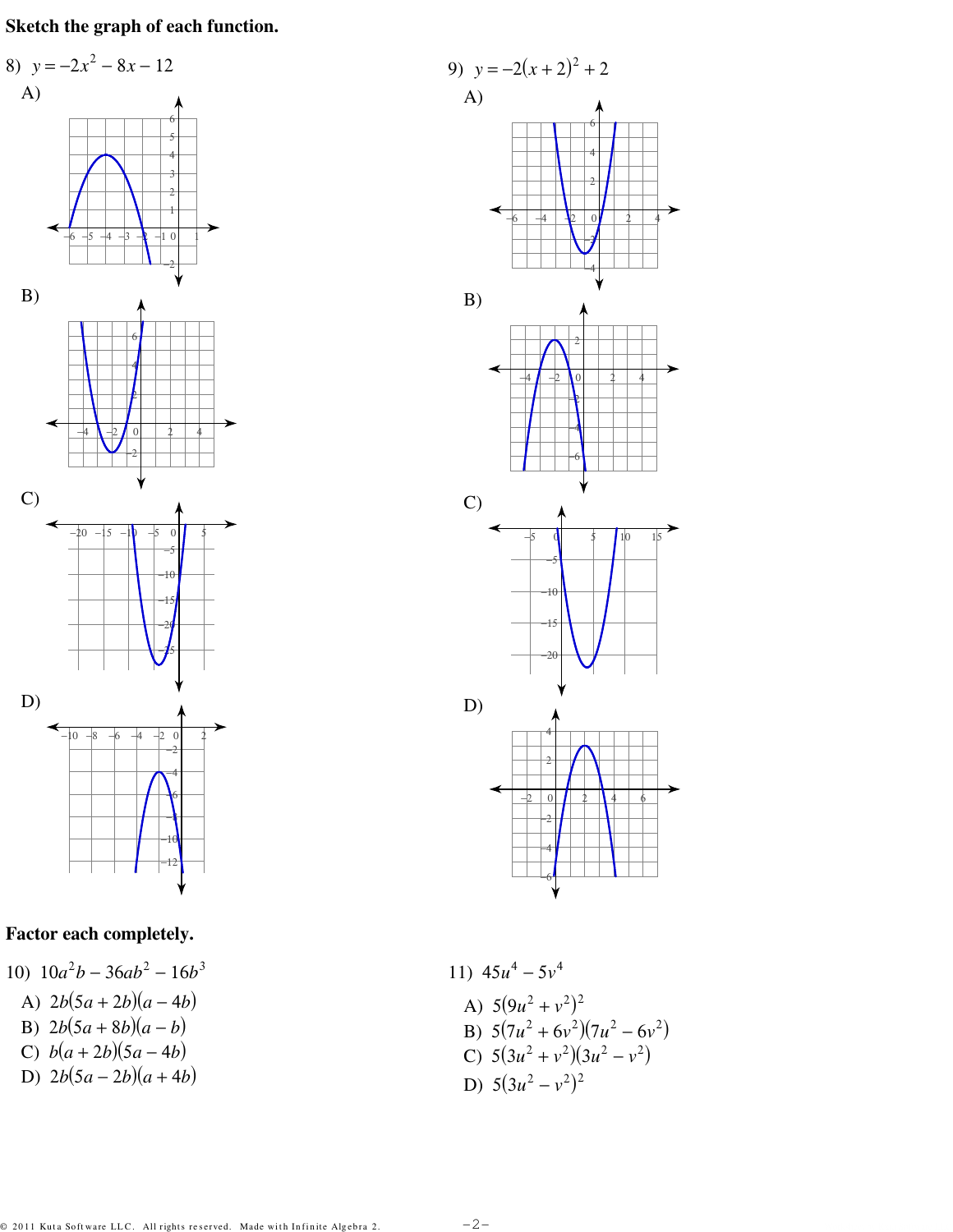12)  $4r^2 + 4r + 1$ 

A) Not factorable  
B) 
$$
(-2r+1)(2r+1)
$$

- B)  $(-2r+1)(2r-$ <br>C)  $(4r+1)^2$
- D)  $(2r+1)^2$

# Solve each equation by factoring.

14) 
$$
3x^2 = 30x - 63
$$
  
A)  $\{1, 2\}$   
B)  $\{-2, 4\}$   
C)  $\{-3, 5\}$   
D)  $\{3, 7\}$ 

## Solve each equation with the quadratic formula.

16) 
$$
7a^2 = -5a - 1
$$
  
\nA)  $\{-1, 1\}$   
\nB)  $\left\{\frac{-5 + i\sqrt{3}}{14}, \frac{-5 - i\sqrt{3}}{14}\right\}$   
\nC)  $\left\{\frac{1 + i}{2}, \frac{1 - i}{2}\right\}$   
\nD)  $\{-i, i\}$ 

# Find each term described.

18) 6th term in expansion of 
$$
(u^4 - 2v)^5
$$
  
\nA) -37v<sup>5</sup>  
\nB)  $u^{20}$   
\nC) -32v<sup>5</sup>  
\nD) 80u<sup>4</sup>v<sup>4</sup>

#### Divide.

20) 
$$
(4x^3 + 2x^2 - 4x) \div (4x + 2)
$$
  
\nA)  $x^2 - 3 + \frac{1}{4x + 2}$   
\nB)  $x^2 + 2$   
\nC)  $x^2 - 1 + \frac{1}{2x + 1}$   
\nD)  $x^2 - 4 - \frac{1}{4x + 2}$ 

### Solve each equation by taking square roots.

13) 
$$
5a^2 + 5 = 120
$$
  
\nA)  $\{\sqrt{23}\}$   
\nB)  $\{\sqrt{23}, -\sqrt{23}\}$   
\nC)  $\{\sqrt{13}, -\sqrt{13}\}$   
\nD)  $\{5, -5\}$ 

### Find the value that completes the square and then rewrite as a perfect square.

15) 
$$
r^2 + 8r +
$$
  
\nA) 169;  $(r-13)^2$   
\nB) 4;  $(r+4)^2$   
\nC) 16;  $(r+4)^2$   
\nD) 121;  $(r+11)^2$ 

## Find each product.

17) 
$$
(2x+2)(3x^2+7x+5)
$$
  
\nA)  $8x^3 - 20x^2 - 11x - 3$   
\nB)  $6x^3 + 12x^2 - 20x - 6$   
\nC)  $6x^3 + 20x^2 + 24x + 10$   
\nD)  $21x^3 + 8x^2 - 2x - 1$ 

# **Expand completely.**

19) 
$$
(2x + 1)^4
$$
  
\nA)  $96x^4 + 120x^3 + 80x^2 + 30x + 6$   
\nB)  $80x^4 + 80x^3 + 40x^2 + 10x + 1$   
\nC)  $16x^4 + 32x^3 + 24x^2 + 8x + 1$   
\nD)  $16x^4 + 8x^3 + 4x^2 + 2x + 1$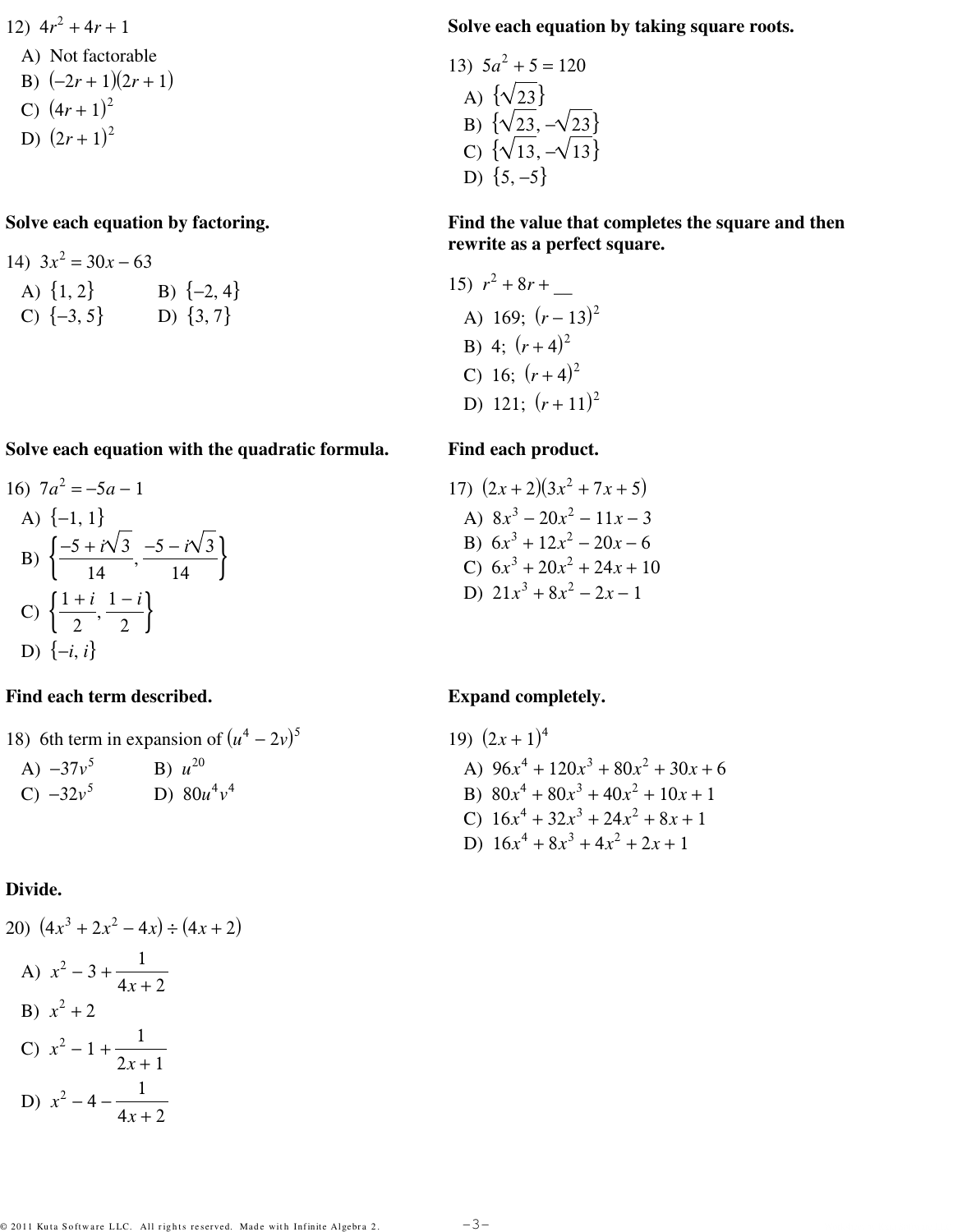# Factor each completely.

21) 
$$
64x^6 + 27y^6
$$
  
\n22)  $3u^3 - 24$   
\n23)  $3u^3 - 24$   
\n24)  $(4x^2 - 3y^2)(16x^4 + 12x^2y^2 + 9y^4)$   
\n25)  $(4x^2 + 3y^2)(16x^4 - 12x^2y^2 + 9y^4)$   
\n26)  $(4x^2 + 3y^2)(4x^2 - 24x^2y^2 + 3y^2)$   
\n27)  $3(u + 2)(u^2 - 2u + 4)$   
\n28)  $3(u + 2)(u^2 - 2u + 4)$   
\n29)  $3(u + 2)(u^2 - 2u + 4)$   
\n20)  $3(u - 2)(u + 2)$   
\n21)  $3(u + 2)(u^2 - 2u + 4)$   
\n22)  $3u^3 - 24$   
\n23)  $3u^3 - 24$   
\n24)  $3(u + 2)(u^2 - 2u + 4)$   
\n25)  $3(u - 2)(u + 2)$   
\n26)  $3(u - 2)(u + 2)$   
\n28)  $3(u - 2)(u + 2)$   
\n29)  $3(u + 2)(u^2 - 2u + 4)$   
\n20)  $3(u - 2)(u + 2)$ 

## **Evaluate each function.**

23) 
$$
f(t) = t^2 + 2t
$$
; Find  $f(-8)$   
A) 63  
B) 48  
C) -1  
D) 35

## Perform the indicated operation.

| 24) $g(x) = -3x^2 + 2$ | 25) $h(a) = a^2 + 4$      |
|------------------------|---------------------------|
| $f(x) = -4x$           | $g(a) = 3a - 1$           |
| 26) Find $g(x) - f(x)$ | Find $h(a) \cdot g(a)$    |
| A) $3x^2 + 4x - 2$     | A) $3a^3 - a^2 + 12a - 4$ |
| B) $3x^2 - 4x - 2$     | B) $-12a^3 - 19a^2 - 4a$  |
| C) $-3x^2 + 4x + 2$    | C) $8a^2 - 18a + 9$       |
| D) $-3x + 1$           | D) $8a^2 + 16a$           |

B) 
$$
9x - 1
$$
  
\nD)  $9x + 5$ 

28) 
$$
f(x) = -2x - 3
$$
  
\n $g(x) = 4x - 3$   
\nFind  $2f(x) + g(x)$   
\nA) -9  
\nB)  $3x^3 - 3x^2 - 6x - 2$   
\nC)  $6x - 9$   
\nD)  $-6x - 9$ 

26)  $g(x) = 3x + 2$ 

 $h(x) = 3x - 1$ 

Find  $g(h(x))$ 

C)  $-9x-1$ 

A)  $9x^2 - 30x + 24$ 

## Find the inverse of each function.

30) 
$$
h(x) = -x + 4
$$
  
\nA)  $h^{-1}(x) = \frac{-2x + 8}{7}$   
\nB)  $h^{-1}(x) = -x$   
\nC)  $h^{-1}(x) = -x + 4$   
\nD)  $h^{-1}(x) = -\frac{2}{7}x - \frac{6}{7}$ 

### Simplify.

27)  $f(a) = a^2 + 4$ 

 $A)$  8

 $C)$  68

 $g(a) = a - 1$ 

Find  $f(g(3))$ 

29)  $g(n) = -2n + 4$ <br> $h(n) = n^2 - 5n$ 

B) 20

 $D)$  12

Find  $-3g(-1) + 5h(-1)$ 

A) 12 B)  $-122$ C)  $-71$  D)  $-38$ 

| 31) $\sqrt{6} \cdot \sqrt{2}$ |                |
|-------------------------------|----------------|
| A) 12                         | B) $2\sqrt{3}$ |
| C) $3\sqrt{3}$                | D) $2\sqrt{2}$ |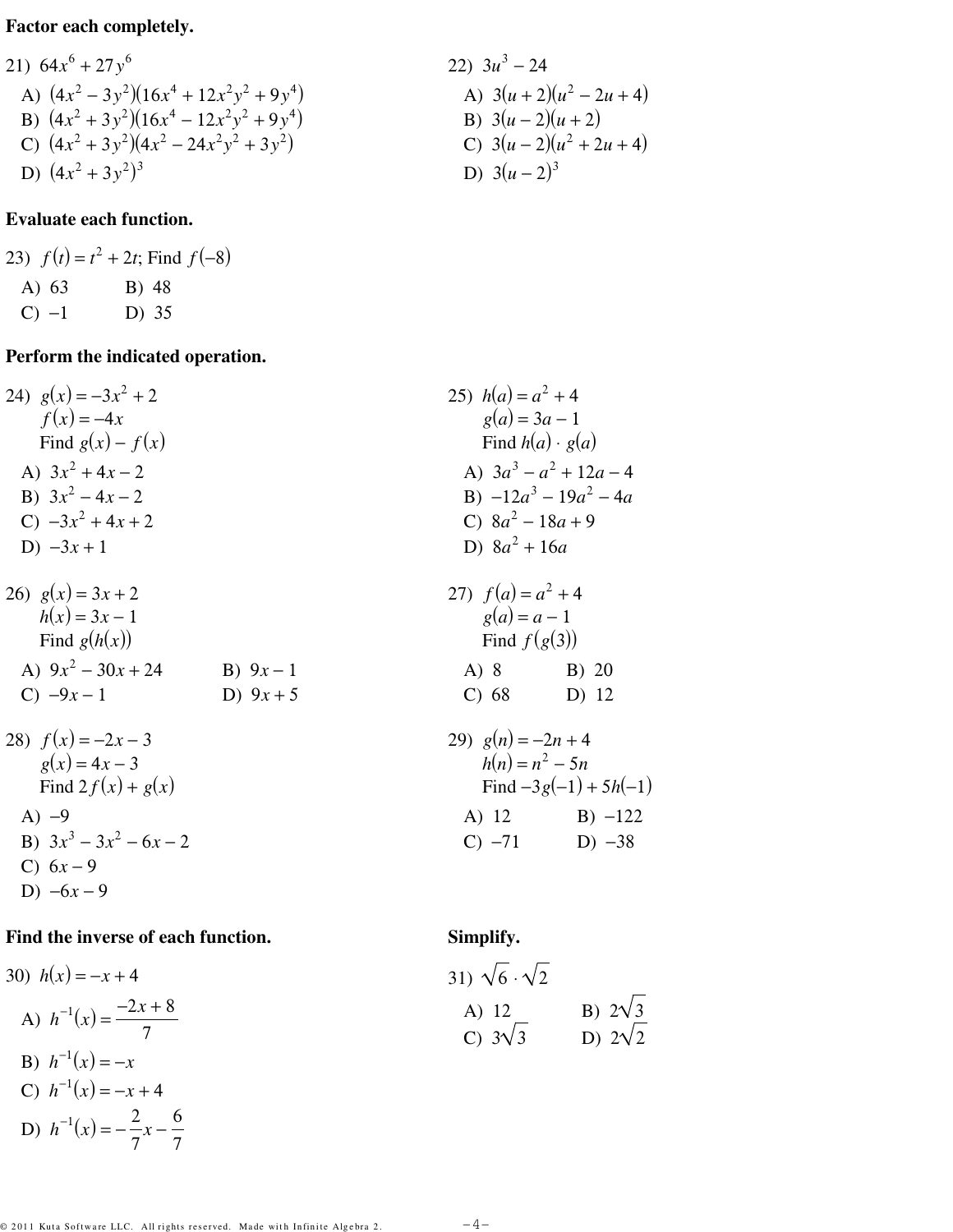**Write each expression in exponential form.**

**Write each expression in radical form.**

**Simplify. Your answer should contain only positive**

*y* 8 *x* 2

D)  $\frac{16y^3}{25}$  $3x^5$ 

A)  $(\sqrt[3]{7})^5$  B)  $(\sqrt[3]{10})^5$ 

C)  $(\sqrt[3]{10})^4$  D)  $\sqrt{6}$ 

 $\frac{1}{27x^7y^3}$  B)

33) 10

**exponents.**

35)  $\frac{-2x(2x^{-2})^3}{2}$ 

A)  $\frac{2}{25}$ 

C)  $\frac{3}{2}$  $y^2$ *x* 

−3*y* −3

5 3

32) 
$$
(\sqrt[3]{7})^4
$$
  
\nA)  $6^{\frac{1}{2}}$   
\nB)  $7^{\frac{4}{3}}$   
\nC)  $3^{\frac{5}{4}}$   
\nD)  $7^{\frac{1}{3}}$ 

**Simplify.**

34) 
$$
27^{-\frac{5}{3}}
$$
  
\nA)  $\frac{1}{512}$   
\nB)  $\frac{1}{243}$   
\nC) 1024  
\nD) 3

**Solve each equation. Remember to check for extraneous solutions.**

36) 
$$
\sqrt{3k-8} - 3 = -1
$$
  
A)  $\{-3, 2\}$   
B)  $\{-3, -4\}$   
C)  $\{4\}$   
D)  $\{2\}$ 

**Simplify each expression.**

37) 
$$
\frac{5r^2 - 19r - 4}{3r^2 - 10r - 8}
$$
  
\nA)  $\frac{5r + 3}{5r^2}$   
\nB)  $\frac{5r + 1}{3r + 2}$   
\nC)  $\frac{5r^2}{5r + 3}$   
\nD)  $\frac{2r + 5}{-2r + 1}$   
\n39)  $\frac{n - 5}{6} \cdot \frac{4n^3 + 20n^2}{4n^3 - 20n^2}$   
\nA)  $\frac{(n - 5)(n + 5)}{5n}$   
\nB)  $\frac{(n + 3)(n + 4)}{5n}$   
\nC)  $\frac{a - 1}{6a^2}$   
\nD)  $a - 4$   
\n313)  $\frac{n - 5}{6} \cdot \frac{4n^3 + 20n^2}{4n^3 - 20n^2}$   
\n42)  $\frac{3}{10x^2 - 6x} - \frac{4}{2x}$   
\n43)  $\frac{15x}{(x + 5)(x - 4)}$   
\n54)  $\frac{15x}{(x + 5)(x - 4)}$   
\n65)  $\frac{n + 5}{6}$   
\n66)  $\frac{5x^2 - 23x - 15}{(x + 5)(x - 4)}$   
\n67)  $\frac{25n}{n - 5}$   
\n71.  $\frac{15 - 20x}{x}$   
\n83)  $\frac{2a}{a^2 + 10a + 21} \div \frac{1}{a + 3}$   
\n94)  $\frac{a - 1}{a + 7}$   
\n100  $\frac{3}{2x(5x - 4)}$   
\n115x  
\n220x  
\n33x  
\n440  
\n55x  
\n66  
\n67  
\n68  
\n69  
\n11x  
\n12x  
\n13x  
\n220x  
\n23x - 15  
\n24x  
\n35x  
\n46x  
\n57x  
\n68x  
\n69  
\n10x<sup>2</sup> - 6x  
\n2x  
\n11x  
\n22x  
\n23x - 15  
\n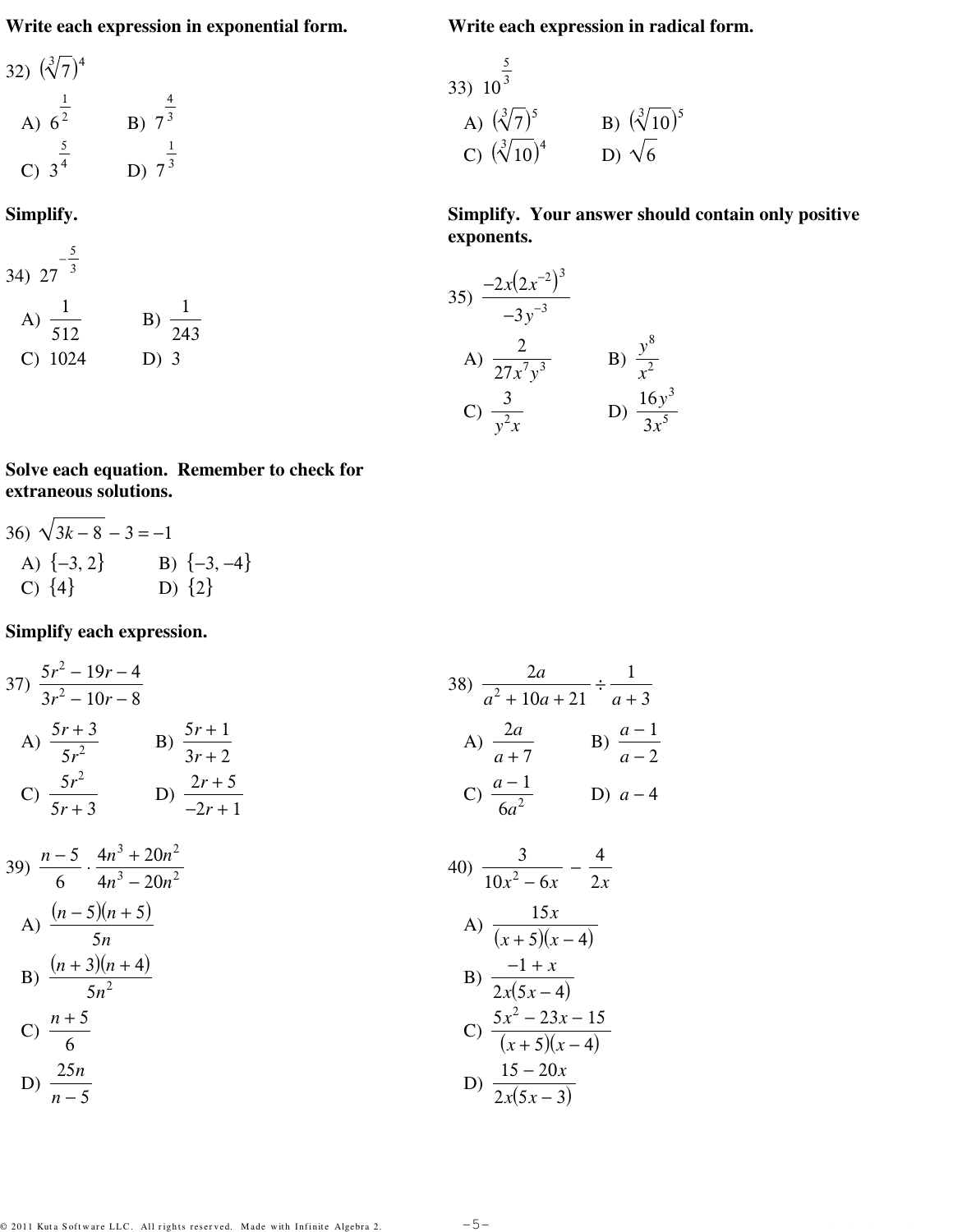$$
\frac{a+3}{a} - \frac{1}{2}
$$
\n41) 
$$
\frac{4}{a+3} - \frac{9}{4}
$$
\nA) 
$$
\frac{4+a^2+3a}{20a}
$$
\nB) 
$$
\frac{4a^2+9a^3}{18+9a^2}
$$
\nC) 
$$
\frac{146a}{9a^2+63a+108}
$$
\nD) 
$$
\frac{2a^2+18a+36}{-11a-9a^2}
$$

Solve each equation. Remember to check for extraneous solutions.

42) 
$$
\frac{2k^2 - 4k + 2}{k^2} - \frac{2}{k} = \frac{k+2}{k^2}
$$
  
\n43) 
$$
\frac{1}{n^2 - n - 2} - \frac{1}{2n - 4} = \frac{1}{2n^2 - 2n - 4}
$$
  
\n43) 
$$
\frac{1}{n^2 - n - 2} - \frac{1}{2n - 4} = \frac{1}{2n^2 - 2n - 4}
$$
  
\n44) 
$$
\{1\}
$$
  
\n45) 
$$
\{2\}
$$
  
\n46) 
$$
\{-2\}
$$
  
\n47) 
$$
\{0\}
$$
  
\n48) 
$$
\{-2\}
$$
  
\n49) 
$$
\{0\}
$$
  
\n50) 
$$
\{0, 2\}
$$
  
\n61) 
$$
\{0, 2\}
$$

Write an equation for each graph.



Solve each equation.

45) 
$$
64^{-2k} = 16^{k+1}
$$
  
\nA)  $\{0\}$   
\nB)  $\{-\frac{1}{4}\}$   
\nC)  $\{2\}$   
\nD)  $\{-4\}$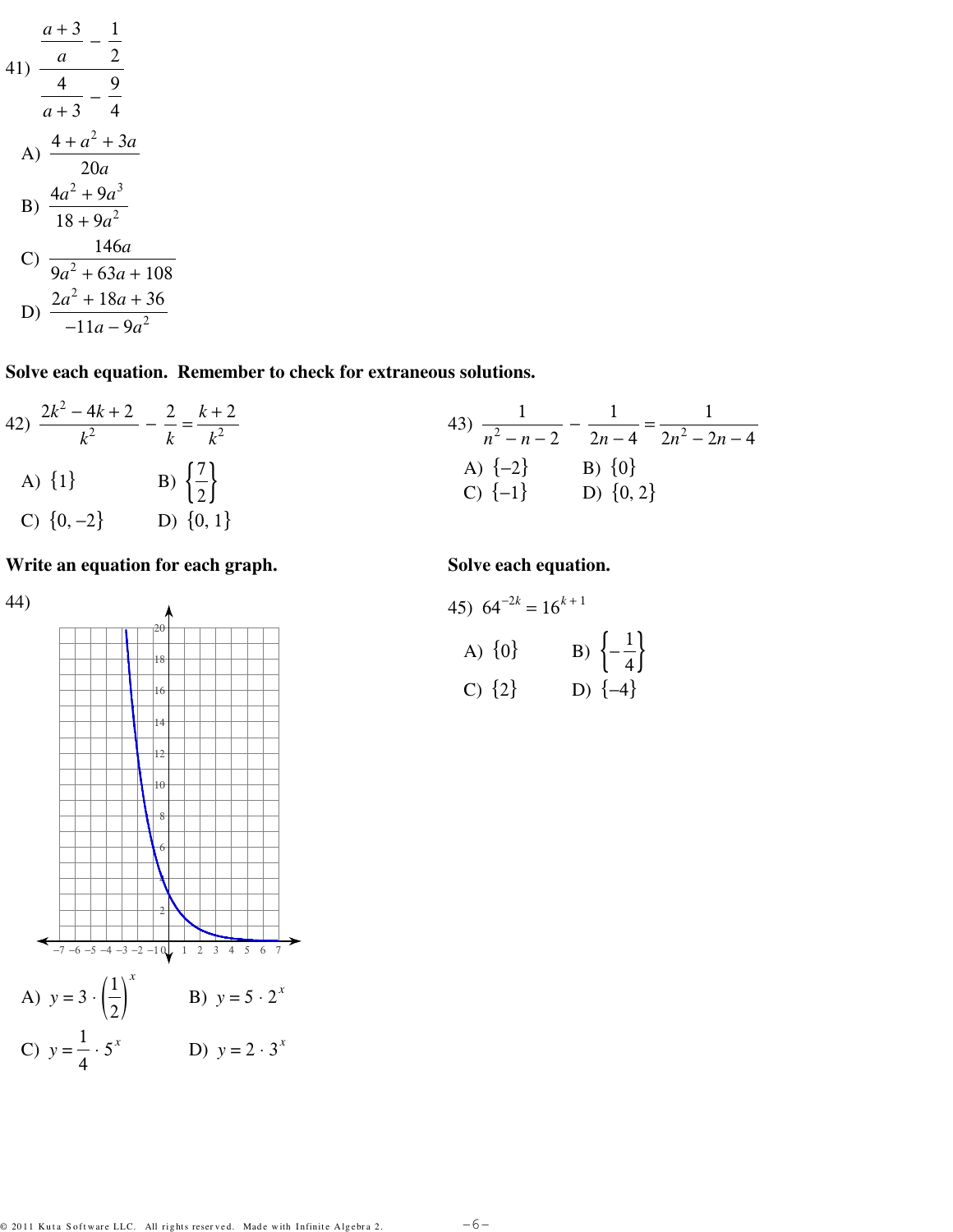#### Rewrite each equation in exponential form.

46) 
$$
\log_{18} 324 = 2
$$
  
\nA)  $324^2 = 18$   
\nB)  $18^{324} = 2$ 

C)  $18^2 = 324$  D)  $2^{324} = 18$ 

## Evaluate each expression.

48) 
$$
\log_2 16
$$
  
A)  $-\frac{1}{4}$  B) 8  
C) 4 D)  $\frac{1}{4}$ 

#### Rewrite each equation in logarithmic form.

47) 
$$
15^2 = 225
$$
  
\nA)  $\log_{225} 15 = 2$   
\nB)  $\log_{225} 2 = 15$   
\nC)  $\log_{15} 225 = 2$   
\nD)  $\log_{15} 2 = 225$ 

#### Expand each logarithm.

49) 
$$
\log \frac{a^4}{b}
$$
  
\nA)  $4\log a - \log b$   
\nB)  $\frac{4\log a}{3}$   
\nC)  $4\log a + 4\log b$   
\nD)  $\log a - 4\log b$ 

# Condense each expression to a single logarithm.

50) 
$$
2 \ln x + 12 \ln y
$$
  
\nA)  $\ln (y^2 x^6)$   
\nB)  $\ln (z \sqrt{yx})$   
\nC)  $\ln (y^{12} x^2)$   
\nD)  $\ln \frac{x^2}{y^{12}}$ 

## Solve each equation.

51) 
$$
-3 \cdot 10^{p+8} + 10 = -6
$$
  
\nA)  $\frac{\log_8 3 - 10}{10}$   
\nB)  $\frac{\log_6 13 - 8}{10}$   
\nC)  $\log \frac{3}{8} - 10$   
\nD)  $\log \frac{16}{3} - 8$   
\nE)  $\log_{4} (6 - 2b) = \log_4 (-4b + 10)$   
\nE)  $\log_{17} \frac{2}{43} - 1$   
\nE)  $\log_{17} \frac{2}{43} - 1$   
\nE)  $\log_{17} \frac{2}{43} - 1$   
\nE)  $\log \frac{16}{3}$   
\nE)  $\log_4 (6 - 2b) = \log_4 (-4b + 10)$   
\nE)  $\frac{\log_{17} 82}{8}$   
\nE)  $\left\{ -\frac{11}{3} \right\}$   
\nE)  $\left\{ -\frac{11}{3} \right\}$   
\nE)  $\left\{ -4 \right\}$   
\nE)  $\left\{ 9 \right\}$   
\nE)  $\left\{ \frac{7}{8} \right\}$   
\nE)  $\left\{ \frac{7}{9} \right\}$   
\nE)  $\left\{ \frac{49}{9} \right\}$ 

$$
C) \begin{Bmatrix} 8 \\ 2 \\ 2 \end{Bmatrix} \qquad D) \begin{Bmatrix} 49 \\ 9 \\ 9 \end{Bmatrix}
$$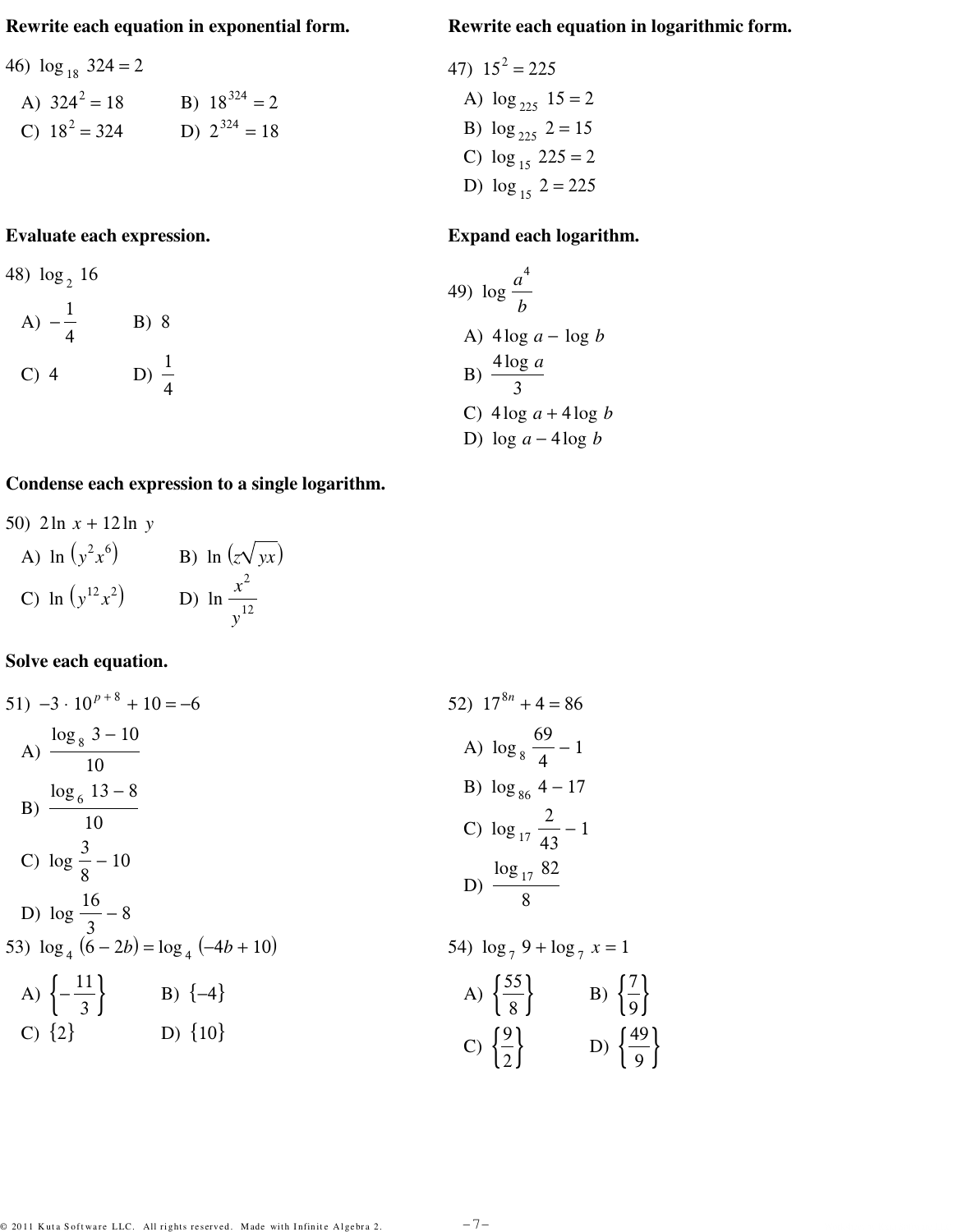#### Find the rule.

# 55)  $-26, -126, -226, -326, ...$ A)  $a_n = 74 + 100n$ B)  $a_n = 74 - 100n$ C)  $a_n = -26 + 100n$

D)  $a_n = -126 + 100n$ 

# Find the 8th term.

57) -4, -16, -64, -256, ...  
\nA) 
$$
a_g = -65536
$$
 \t\t B)  $a_g = -512$   
\nC)  $a_g = -\frac{1}{32}$  \t\t D)  $a_g = -\frac{5}{128}$ 

## **Evaluate the series.**

58) 
$$
26 + 33 + 40 + 47...
$$
,  $n = 16$   
\nA)  $2512$  \nB)  $4992$   
\nC)  $1256$  \nD)  $2496$   
\n60)  $5 - 3 + \frac{9}{5} - \frac{27}{25}...$   
\nA)  $\frac{25}{25}$  \nB)  $5$ 

C) 
$$
\frac{5}{8}
$$
 D) No sum

#### Find the term named in the problem.

| 56) 5, 12, 19, 26, |                    |
|--------------------|--------------------|
| Find $a_{32}$      |                    |
| A) $a_{32} = -212$ | B) $a_{32} = 222$  |
| C) $a_{32} = -274$ | D) $a_{32} = -283$ |

|           | 59) $4-12+36-108$ , $n=6$ |
|-----------|---------------------------|
| $A)$ 1    | $B) -515$                 |
| $C) -638$ | D) $-728$                 |

Determine if each geometric series converges or diverges.

\n- 61) 
$$
4 + 16 + 64 + 256...
$$
\n- A) Converges
\n- B) Diverges
\n